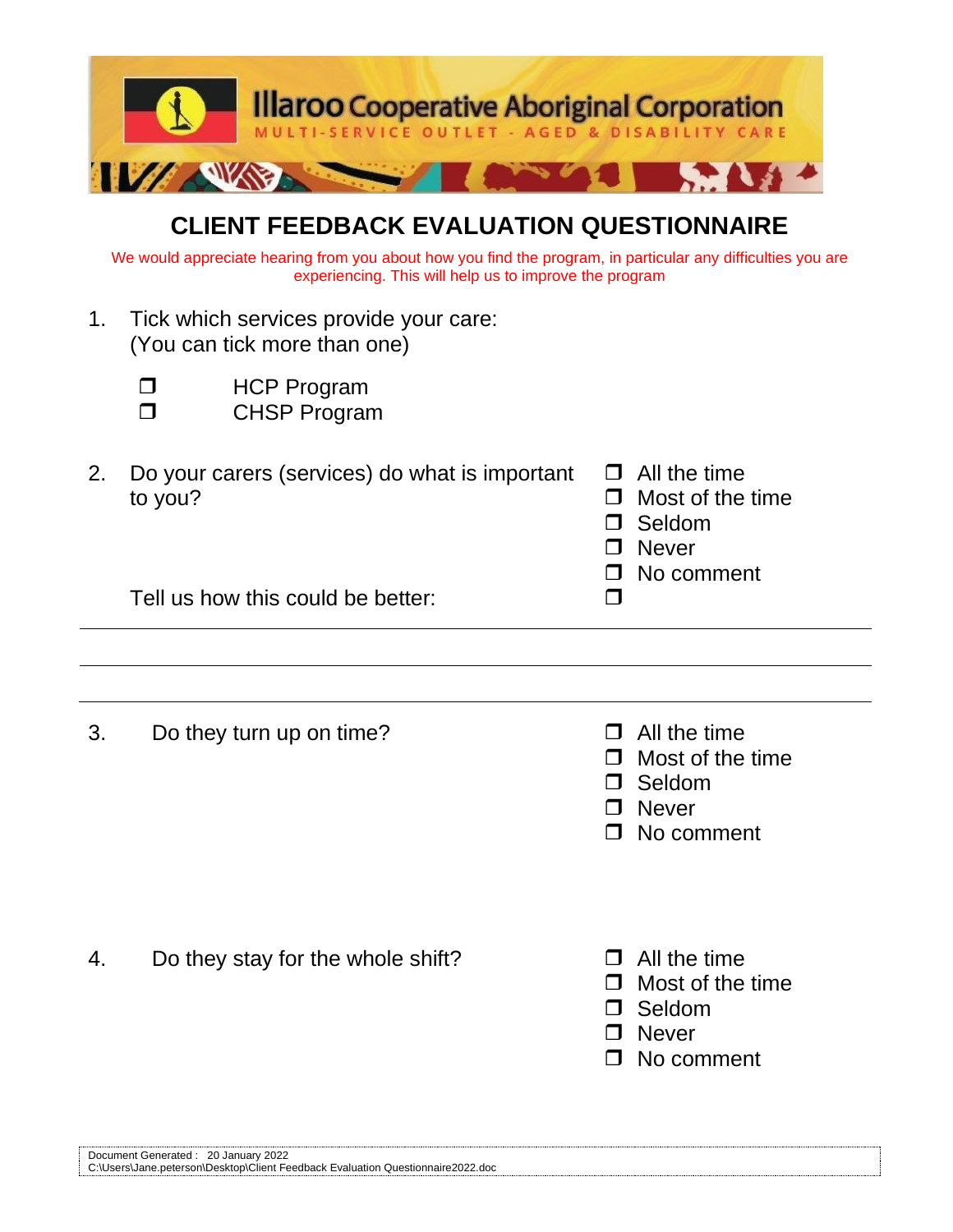|     | Do they keep your information private?                                                              | П<br>$\Box$<br>$\Box$<br>П           | All the time<br>Most of the time<br>Seldom<br><b>Never</b><br>No comment |
|-----|-----------------------------------------------------------------------------------------------------|--------------------------------------|--------------------------------------------------------------------------|
|     | If a service needs to be changed (e.g. time,<br>carer, day) are you consulted/advised?              | $\Box$<br>$\Box$<br>⊓<br>$\Box$      | All the time<br>Most of the time<br>Seldom<br><b>Never</b><br>No comment |
|     | Are you comfortable that your carer/s have<br>the skills to attend to your care?                    | $\Box$<br>$\Box$<br>$\Box$<br>$\Box$ | All the time<br>Most of the time<br>Seldom<br><b>Never</b><br>No comment |
|     | Does your Care Manager understand what<br>is important to you?                                      | $\Box$                               | All the time<br>Most of the time<br>Seldom<br><b>Never</b><br>No comment |
| 9.  | I am able to contact my Care Manager<br>when I need to.                                             | ⊓                                    | All the time<br>Most of the time<br>Seldom<br><b>Never</b><br>No comment |
| 10. | When my Care Manager and I agree that<br>something needs to be followed up he/she<br>acts promptly? | l 1<br>П<br>$\Box$                   | All the time<br>Most of the time<br>Seldom<br><b>Never</b><br>No comment |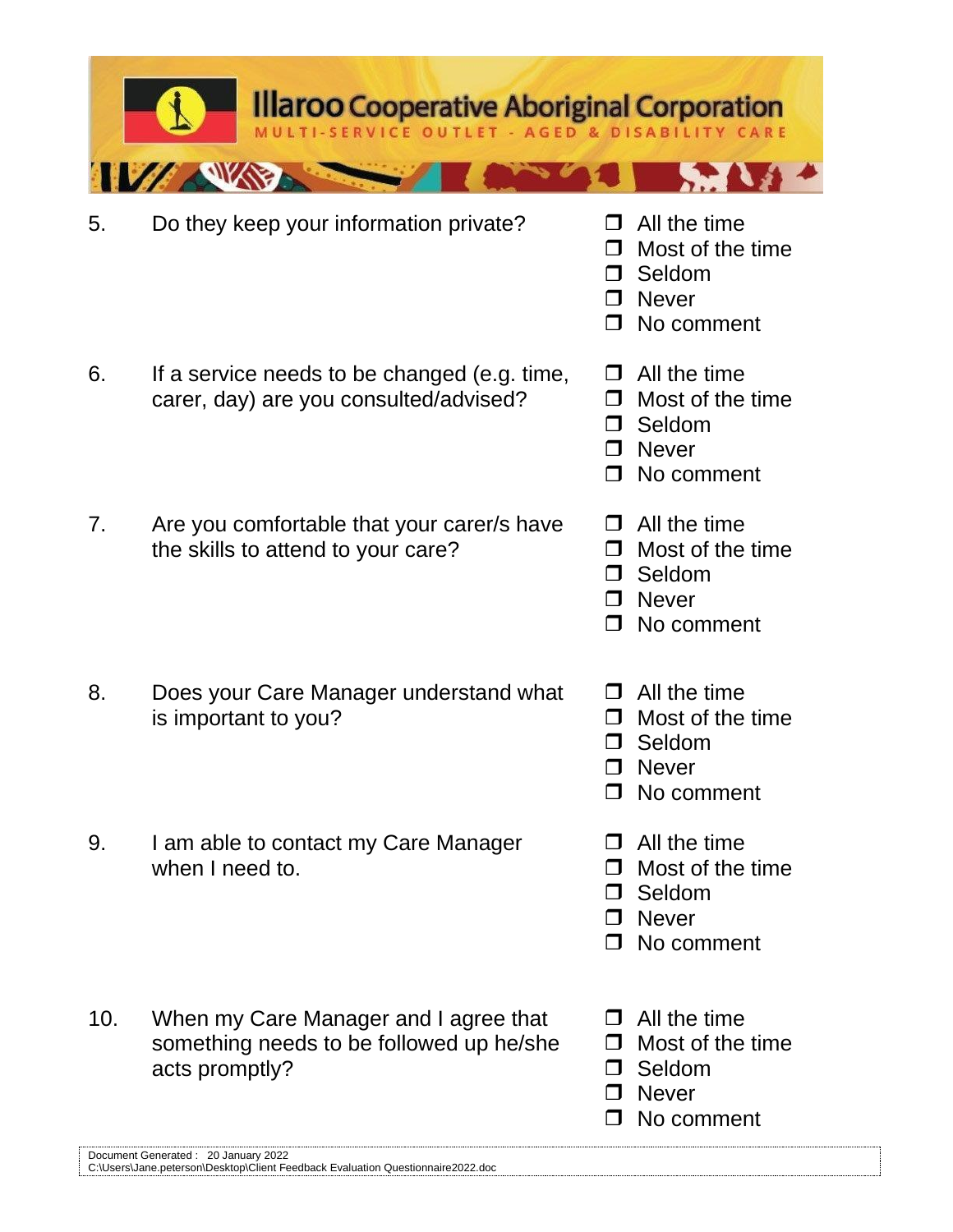

- 11. If I had a complaint about the service, I would:
	- $\Box$  Talk to my care manager
	- $\Box$  Talk to my carer
	- □ Ring Brotherhood Community Care
	- $\Box$  Do nothing
	- $\Box$  Other

| 12. | Have you had contact with our program | $\Box$ Yes |
|-----|---------------------------------------|------------|
|     | office at all?                        | $\Box$ No  |

If yes, how helpful were the staff you spoke  $\Box$  Very helpful to: and the state of the state of the state of the state of the state of the state of the state of the state of the state of the state of the state of the state of the state of the state of the state of the state of the st

- 
- 
- $\Box$  A little helpful
- $\Box$  Not at all helpful
- 13. Tell us **'what is good'** about your involvement with this program:

14. Tell us **'what is not so good'** about your involvement with this program:

15. If you could **'improve anything'** about your involvement with this program, what would it be?

| Document Generated: 20 January 2022 |  |                                                                                 |
|-------------------------------------|--|---------------------------------------------------------------------------------|
|                                     |  | C:\Users\Jane.peterson\Desktop\Client Feedback Evaluation Questionnaire2022.doc |